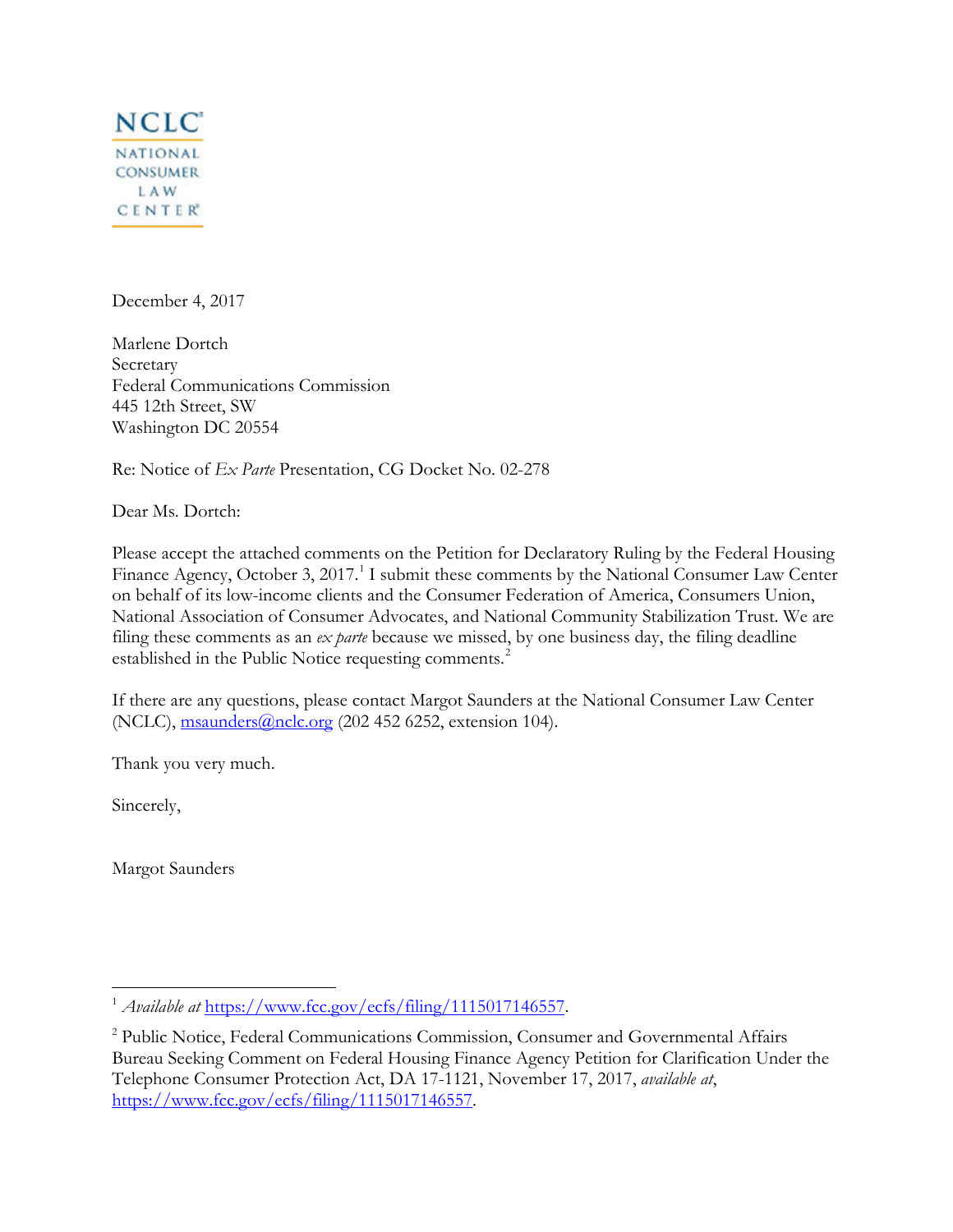## **Before the FEDERAL COMMUNICATIONS COMMISSION Washington, DC 20554**

*In the Matter of* )

Rules and Regulations Implementing the  $\qquad \qquad$  (G Docket No. 02-278) Telephone Consumer Protection Act of 1991 (a) DA 17-1121

Petition for Declaratory Ruling by Federal Housing ) Finance Agency

 $)$ 

 $)$ 

## **Comments**

### **by the National Consumer Law Center on behalf of its low-income clients**

**and**

**Consumer Federation of America Consumers Union National Association of Consumer Advocates National Community Stabilization Trust**

#### **Regarding the Petition for Clarification by the Federal Housing Finance Agency**

**December 4, 2017**

**I. Introduction.** 

 $\overline{a}$ 

Pursuant to the Public Notice<sup>[3](#page-1-0)</sup> issued by the Consumer and Governmental Affairs Bureau,

the **National Consumer Law Center** (NCLC) files these comments on behalf of its low-income

clients and **Consumer Federation of America, Consumers Union, National Association of** 

**Consumer Advocates, and National Community Stabilization Trust. [4](#page-1-1)** As advocates for

consumers and homeowners, we offer specific suggestions for the application of the Telephone

<span id="page-1-0"></span><sup>&</sup>lt;sup>3</sup> Public Notice, Federal Communications Commission, Consumer and Governmental Affairs Bureau Seeking Comment on Federal Housing Finance Agency Petition for Clarification Under the Telephone Consumer Protection Act, DA 17-1121, November 17, 2017, *available at*, https://www.fcc.gov/ecfs/filing/1115017146557.

<span id="page-1-1"></span><sup>&</sup>lt;sup>4</sup> Descriptions of NCLC and the other national groups signing on to these comments are included at the end of these comments.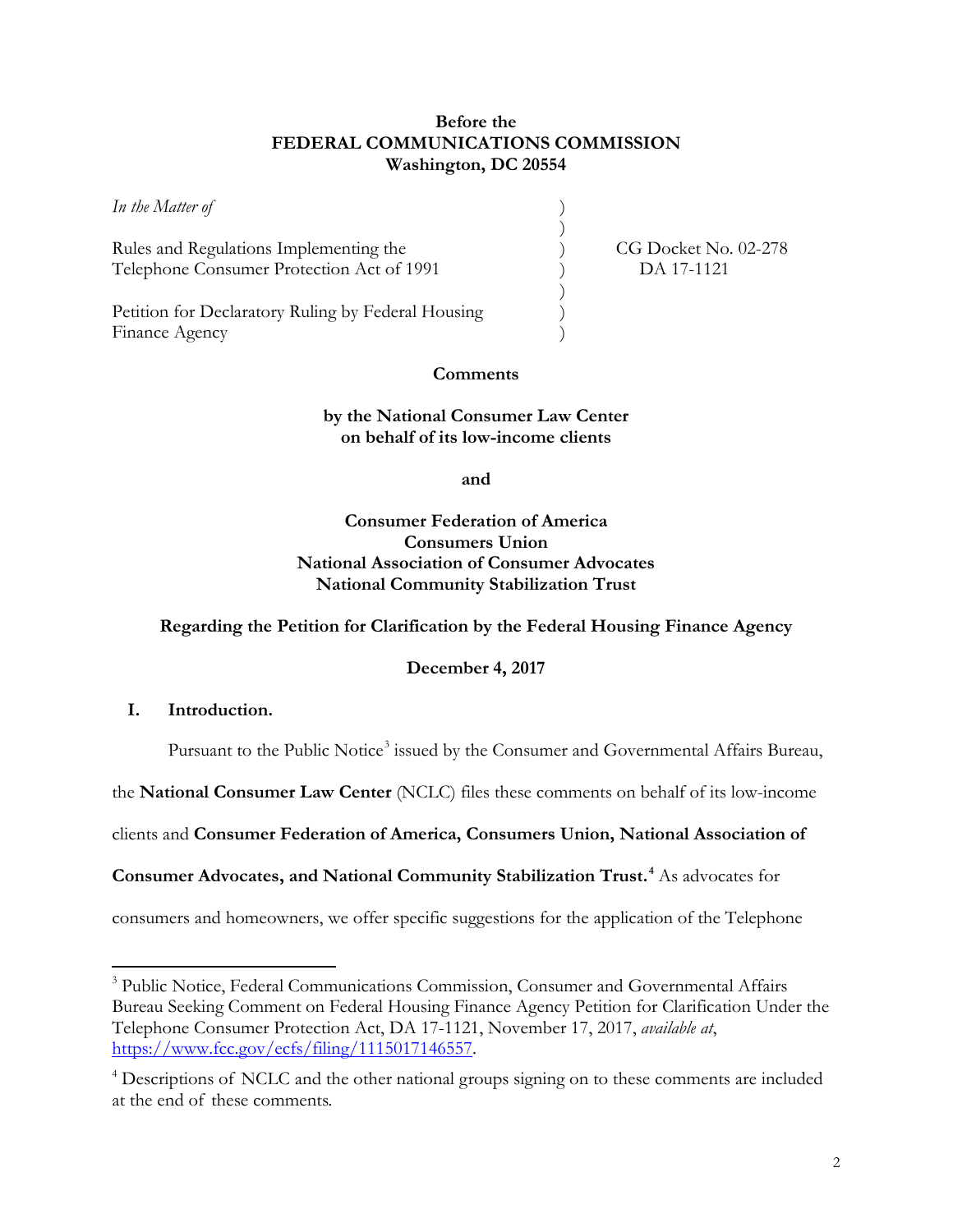Consumer Protection  $Act^5$  $Act^5$  (TCPA) to the emergency communications sought to be made by the servicers governed by the Federal Housing Finance Agency (FHFA) after the recent hurricanes.<sup>[6](#page-2-1)</sup>

We very much appreciate the efforts that the FHFA and its regulated entities (Fannie Mae and Freddie Mac) have undertaken to help homeowners deal with the disasters following the recent hurricanes in Texas, Florida and Puerto Rico. In these comments, we urge the Federal Communications Commission (Commission) to do two things: 1) To clarify—again—the types of calls that mortgage servicers can make to homeowners that are unquestionably within the scope of consent; and 2) To prudently delineate types of calls under the emergency exception in the Telephone Consumer Protection Act (TCPA) that servicers can make after a declared disaster that a) unquestionably impact the health and safety of homeowners, b) are clearly limited in time to immediately after the disaster, c) are only made to homeowners who live within the disaster zones as defined by the federal government, and d) relate specifically and only to emergency issues directly resulting from the disaster situation.

As NCLC has described in a recent publication relating to disaster relief for homeowners in affected areas, servicers governed by the FHFA have made substantial adjustments to the normal practices for servicing and processing mortgage loans securing homes affected by the hurricane

 $\overline{a}$ 

<span id="page-2-0"></span> $5$  The TCPA is codified at 47 U.S.C.  $\frac{227}{1}$ . The Commission's implementing rules are codified at 47 CFR § 64.1200. The TCPA prohibits any call, other than a call made for emergency purposes, to a telephone number assigned to a "paging service, cellular telephone service, specialized mobile radio service, or other radio common carrier service, or any service for which the called party is charged for the call" using any automatic telephone dialing system or an artificial or prerecorded voice without the prior express consent of the called party. 47 U.S.C. § 227(b)(1)(A)(iii). *See also* 47 CFR § 64.1200(a)(1)-(2). There is also an exception for calls made solely to collect a debt owed to or guaranteed by the United States.

<span id="page-2-1"></span><sup>6</sup> Petition for Declaratory Ruling by the Federal Housing Finance Agency, October 3, 2017, *available at* https://www.fcc.gov/ecfs/filing/1115017146557.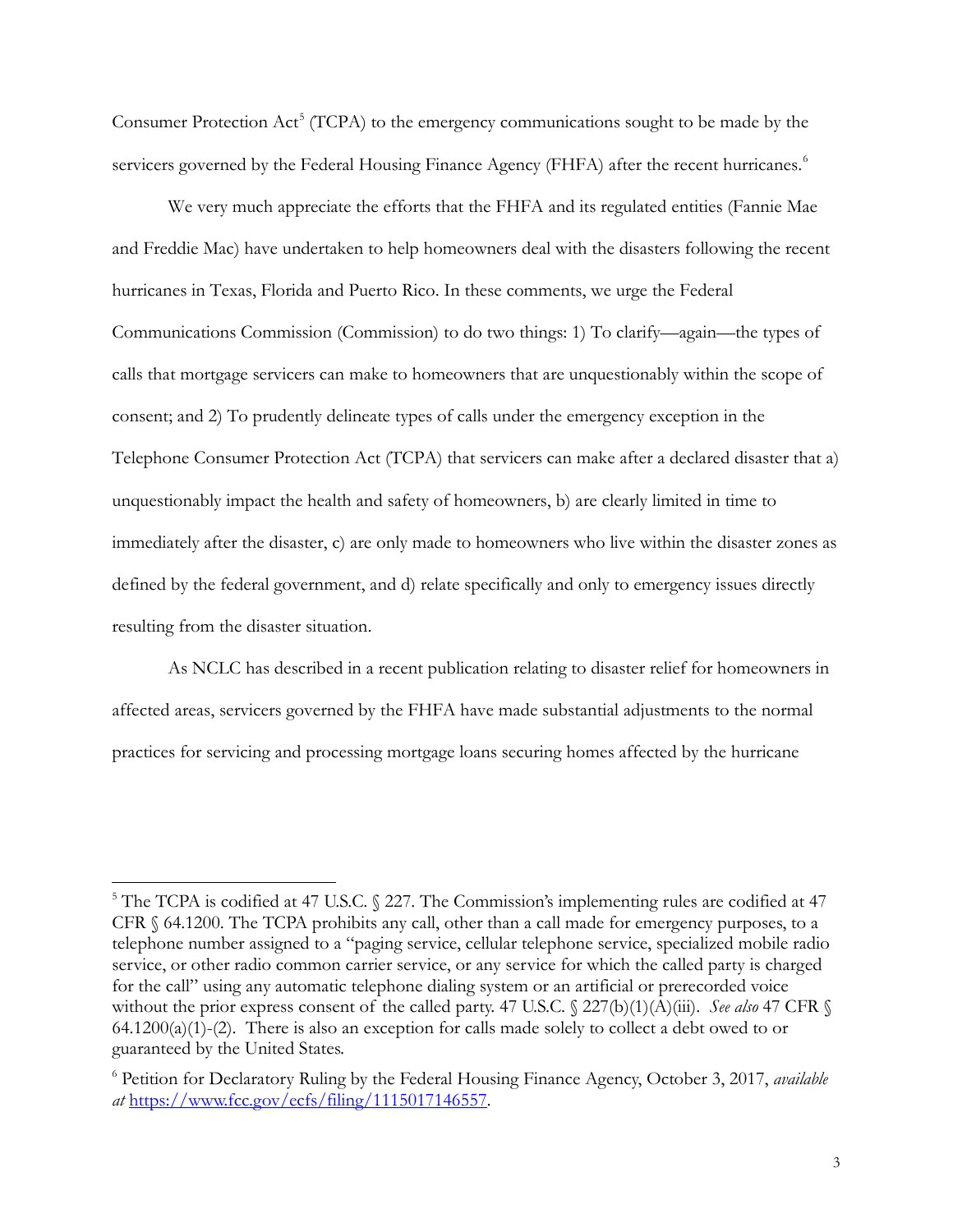disasters in Texas, Florida and Puerto Rico in 2017. [7](#page-3-0) Included in these concessions are special rules relating to:

- The suspension of credit reports for mortgage payments due for some time after the disaster;
- The suspension and postponement of foreclosure sales and foreclosure evictions;
- Waiver of late charges for borrowers in forbearance or repayment plans;
- Special forbearance programs for borrowers;
- Adjustments to the servicers' obligations for processing property insurance proceeds to facilitate quick and essential repairs to borrowers' homes.<sup>[8](#page-3-1)</sup>

As we describe, calls providing information about these special procedures for disaster

victims all fall within the scope of consent for automated calls when the homeowner has provided a

telephone number to the mortgage originator or subsequently to the servicer. And, if made within a

tight timeframe to specifically affected homeowners, these calls should also qualify as emergency

calls that can be made without consent, subject to protections.

# **II. Calls from Servicers Relating to Disaster Information Are Clearly Within Scope of Consent**

The Commission has specifically dealt with the question of what types of calls are within the

scope of consent when a subscriber has provided a phone number to the caller. The Commission

stated in the Blackboard Declaratory Ruling:<sup>[9](#page-3-2)</sup>

[T]he Commission has stated that "persons who knowingly release their telephone numbers have in effect given their invitation or permission to be called at the number which they have given, absent instructions to the contrary." (Citations omitted.) In the ACA Declaratory Ruling, the Commission clarified that a party

<span id="page-3-0"></span> $\overline{a}$ <sup>7</sup> National Consumer Law Center, Obtaining Mortgage Relief for Victims of Disasters, October 2017, *available at* http://www.nclc.org/images/pdf/pr-reports/report-mortgage-relief-for-victims-ofdisasters.pdf.

<span id="page-3-1"></span><sup>8</sup> *Id.*

<span id="page-3-2"></span><sup>&</sup>lt;sup>9</sup> In the Matter of Rules and Regulations Implementing the Telephone Consumer Protection Act of 1991, Blackboard, Inc. Petition for Expedited Declaratory Ruling, Edison Electric Institute and American Gas Association Petition for Expedited Declaratory Ruling, released August 4, 2016, (hereinafter Blackboard Ruling), *available at* https://ecfsapi.fcc.gov/file/0804720522141/FCC-16- 88A1.pdf. We have expressed concerns that this position treats implied consent as the express consent that the statute requires, but we recognize that this ruling of the Commission is in effect.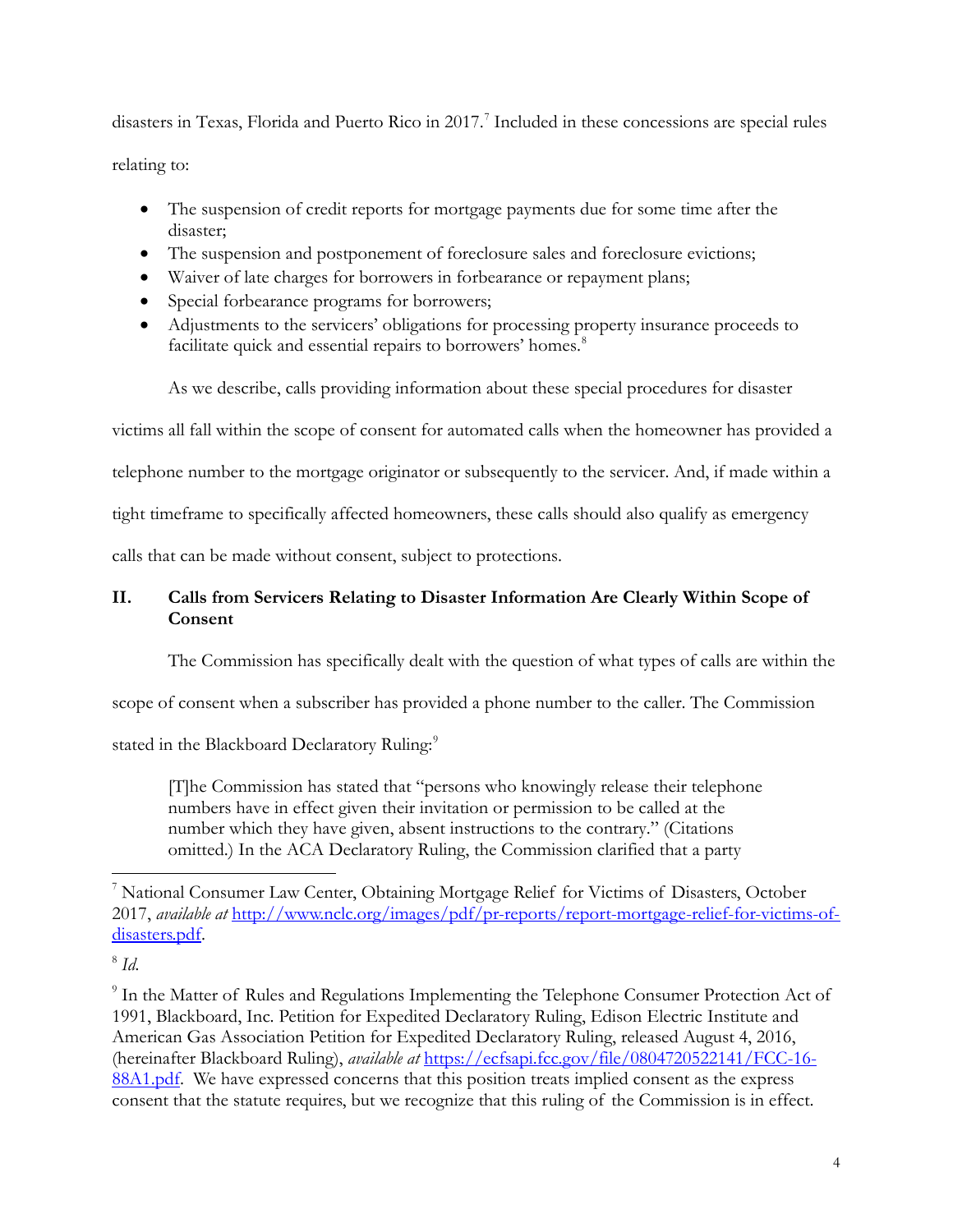who provides his or her wireless number to a creditor as part of a credit application "reasonably evidences prior express consent by the cell phone subscriber to be contacted at the number regarding the debt."<sup>[10](#page-4-0)</sup>

In its request for relief, the FHFA asks for clarification regarding eight types of calls.<sup>[11](#page-4-1)</sup> With the exception of the first category (contact information for FEMA and other resources relevant to emergency assistance), all of the other categories appear to us to clearly fit within the Commission's previously delineated scope of consent. And, we think the calls under the first category would fit within the definition of emergency calls allowed by mortgage servicers to provide impacted homeowners this information immediately after a disaster (*see* section III, below). However, not all of FHFA's categories of calls should be considered emergency calls.

# **III. Limited Calls from Servicers Providing Specific Information For Dealing with Insurance Proceeds, Forbearance and Foreclosure Issues Are Emergency Calls**

The Commission's regulations under the TCPA define "emergency purposes" as "calls made necessary in any situation affecting the health and safety of consumers."[12](#page-4-2) Issues relating to mortgage payments, forbearance of those payments, and even threatened or pending foreclosures and evictions—while important—do not generally affect the health of safety of homeowners and their families.

 NCLC and the other organizations submitting these comments have been leading the efforts to ensure that information about homeowners' options regarding alternatives to foreclosure is

 $\overline{a}$ 

<span id="page-4-2"></span> $12$  47 C.F.R. § 64.1200(f)(4).

<span id="page-4-0"></span> $^{10}$  *Id.* at  $\P$  4.

<span id="page-4-1"></span> $11$  In summary, these types of calls are 1) contact information for emergency services; 2) contact information for events providing information about mortgage assistance; 3) availability of mortgage forbearance plans; 4) the benefits and obligations of a forbearance plan; 5) dealing with the end of forbearance plans; 6) recommendations to contact insurance companies and adjustors, 7) dealing with insurance companies and the disbursement of insurance proceeds; and 8) contact information for the mortgage servicer.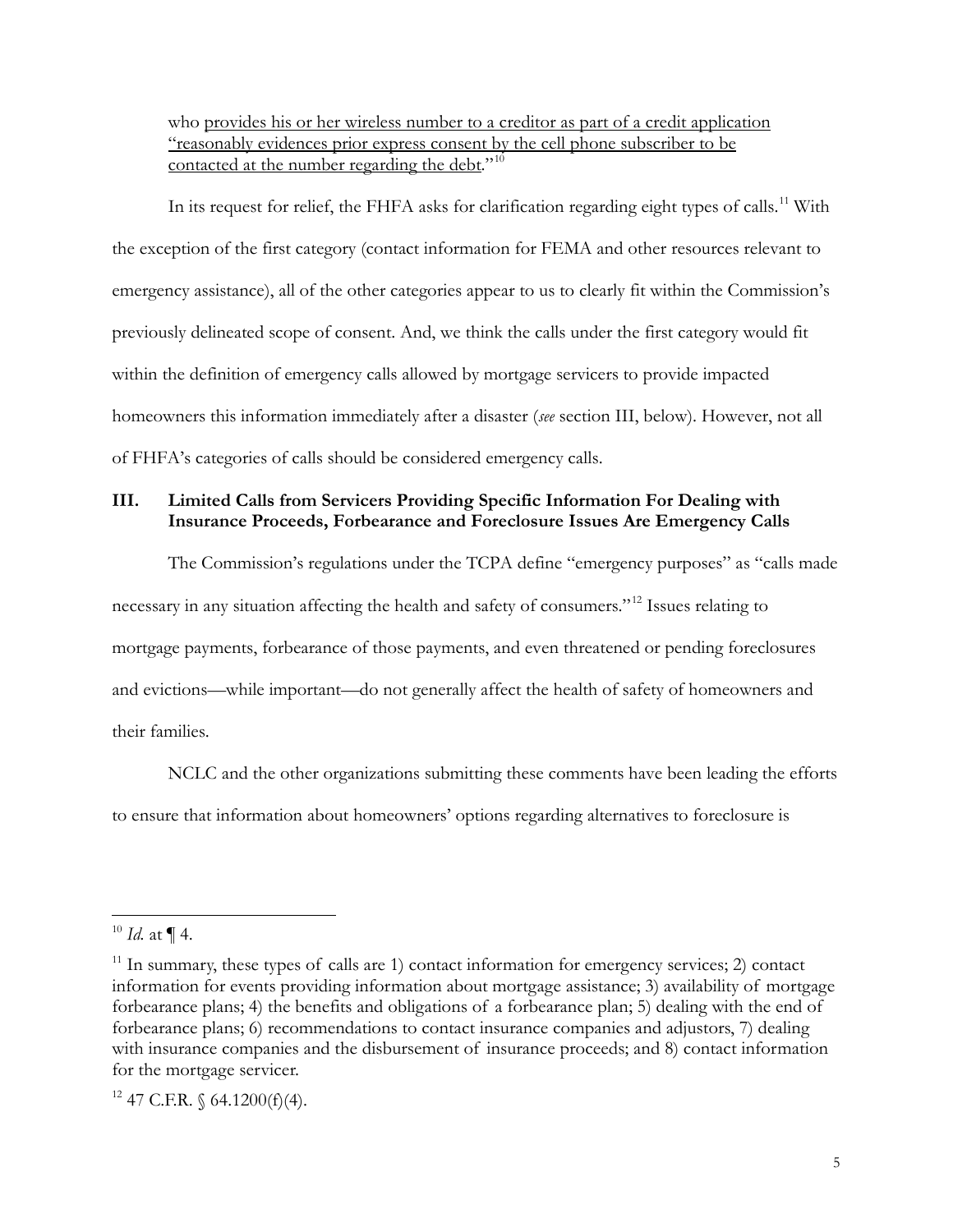provided in timely and effective manners to homeowners.<sup>[13](#page-5-0)</sup> Despite our strong support for these communications and the importance that foreclosure avoidance information is provided to homeowners, we do not believe that automated communications on these subjects generally fit within the definition of emergency under the TCPA.<sup>14</sup>

However, when homeowners have been hit with disasters, such as the recent hurricanes in Texas, Florida and Puerto Rico, which potentially have impacted the physical structure of their homes (the mortgaged property), the safety of their homes and the immediate surroundings, the ability of homeowners to get to work, and to repair and reconstruct their homes, some information from mortgage servicers does appear to us to fall within the emergency definition.

Because calls that fall within the emergency exception can be made without consent, and thus could be subject to abuse, and because revocation of consent is not possible as a means to stop the calls, our support for some of the calls in question to be considered emergency calls relies on specific protections that must accompany such a delineation. Most importantly, the calls considered under the emergency rubric should only be those from mortgage servicers provided in the 21 days immediately following a disaster, and only about the specific issues below which—in our view—do

 $\overline{a}$ 

<span id="page-5-0"></span><sup>13</sup> *See, e.g.,* Comments to the Consumer Financial Protection Bureau regarding 12 CFR Parts 1024 & 1026 [Docket No. CFPB-2014-0033] Amendments to the 2013 Mortgage Rules under the Real Estate Settlement Procedures Act and the Truth in Lending Act by the National Consumer Law Center on behalf of its low-income clients and Americans for Financial Reform, Center for Responsible Lending, National Association of Consumer Advocates, National Association of Consumer Bankruptcy Attorneys, and National Fair Housing Alliance) at 43 (Mar. 16, 2015), available at http://www.nclc.org/images/pdf/rulemaking/comments-servicing-cfpb-march16- 15.pdf.

<span id="page-5-1"></span><sup>14</sup> *See* Comments Opposing the Petition for Exemption by the Mortgage Bankers Association, by the National Consumer Law Center, on behalf of its low-income clients, and Americans for Financial Reform, Center for Responsible Lending, Consumer Action, Consumer Federation of America, Consumers Union, Financial Protection Law Center, Legal Services of New Jersey, Indiana Legal Services, Inc., Jacksonville Area Legal Aid, Inc., National Association of Consumer Advocates, National Association of Consumer Bankruptcy Attorneys, and U.S. PIRG, August 26, 2016, hereinafter Comments on Mortgage Bankers Petition *available at*

https://ecfsapi.fcc.gov/file/10826118922507/Comments%20to%20FCC%20Opposing%20MBA% 20Petition%20on%20Robocalling%20(8-26-2016)-FINAL.pdf.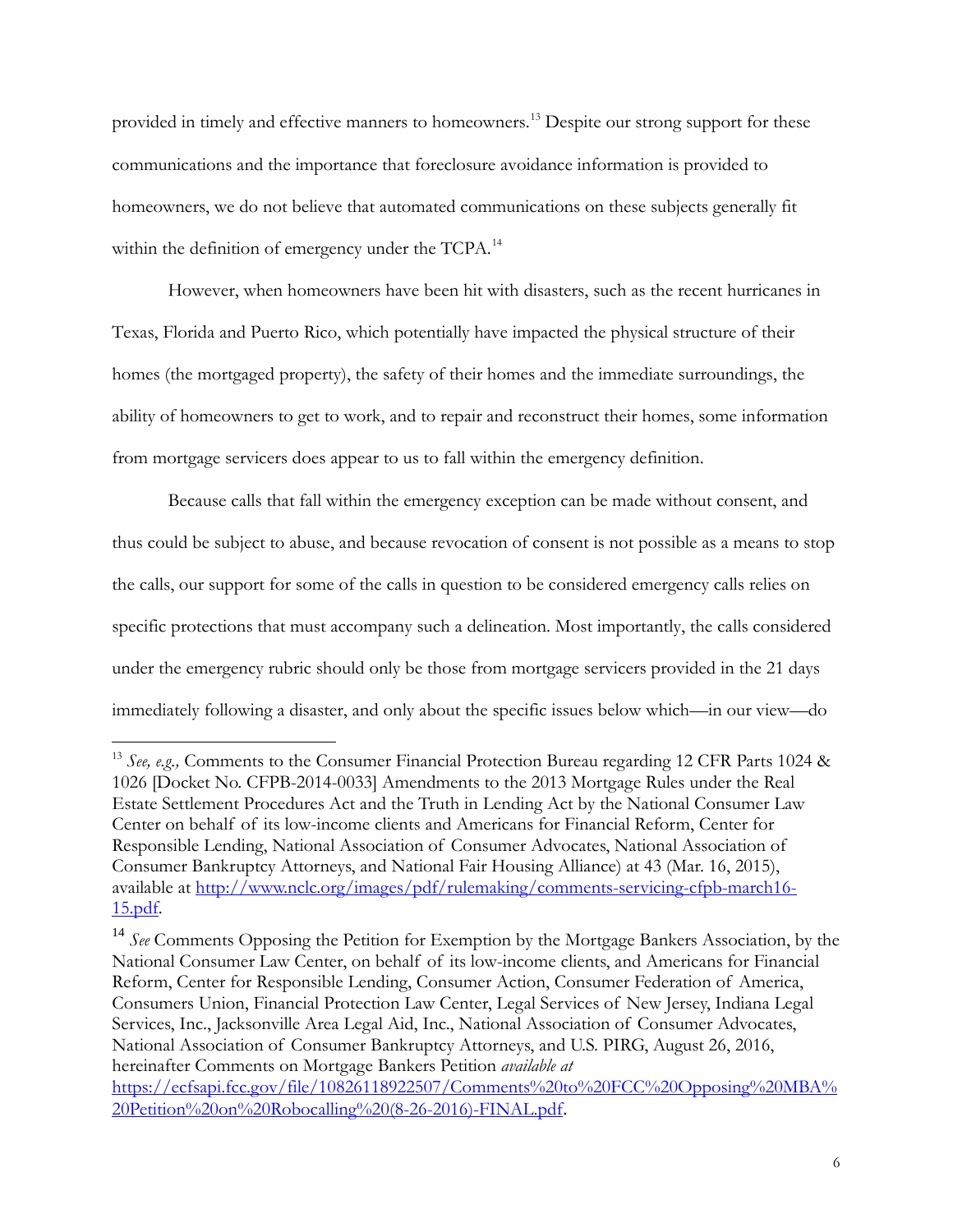impact the health and safety of homeowners and their families such that they should be considered calls relating to emergencies. The calls should be limited in number, so as not to be annoying to homeowners, to interfere with their communications with family members and emergency services, or to drain their cell phone batteries (a particularly serious concern in disaster areas where the electric supply may be interrupted). And, these calls should only be made to homeowners who live in specific areas designated by FEMA as disaster areas.

 The following areas of information are the only subjects that should be included in the emergency calls from mortgage servicers immediately after a disaster:

- 1. Information about how to access property insurance, how to deal with the servicers and the insurance companies regarding disbursement of the proceeds, and how to deal with repair contractors;
- 2. Information about the availability of forbearance programs, treatment of late payments, reports to credit bureaus about late payments and forbearance programs; and
- 3. Information relating to delays in foreclosure sales and foreclosure evictions.

In the days and weeks immediately following a natural disaster, when homeowners are facing choices about how to shelter and protect their families, how to repair and/or maintain their homes, and whether to spend limited dollars on repairs, mortgage payments or alternative shelters, this critical information from mortgage servicers does rise to the level of emergency communications. However, these communications must be limited to the days immediately following the disaster. Additionally, these emergency calls cannot include debt collection efforts, or sales of other services or products.

We are advocating that these calls be permitted because they provide critical information following a national emergency, which we recognize will necessitate a huge number of calls to be made by a servicer to affected homeowners. This situation is in contrast to the normal order of business for servicers whose job is to collect payments from homeowners, deal with defaults, and provide alternatives to foreclosure. In those non-emergency calls, servicers are required to deliver information specific to the homeowners, and to solicit information from the homeowners to assist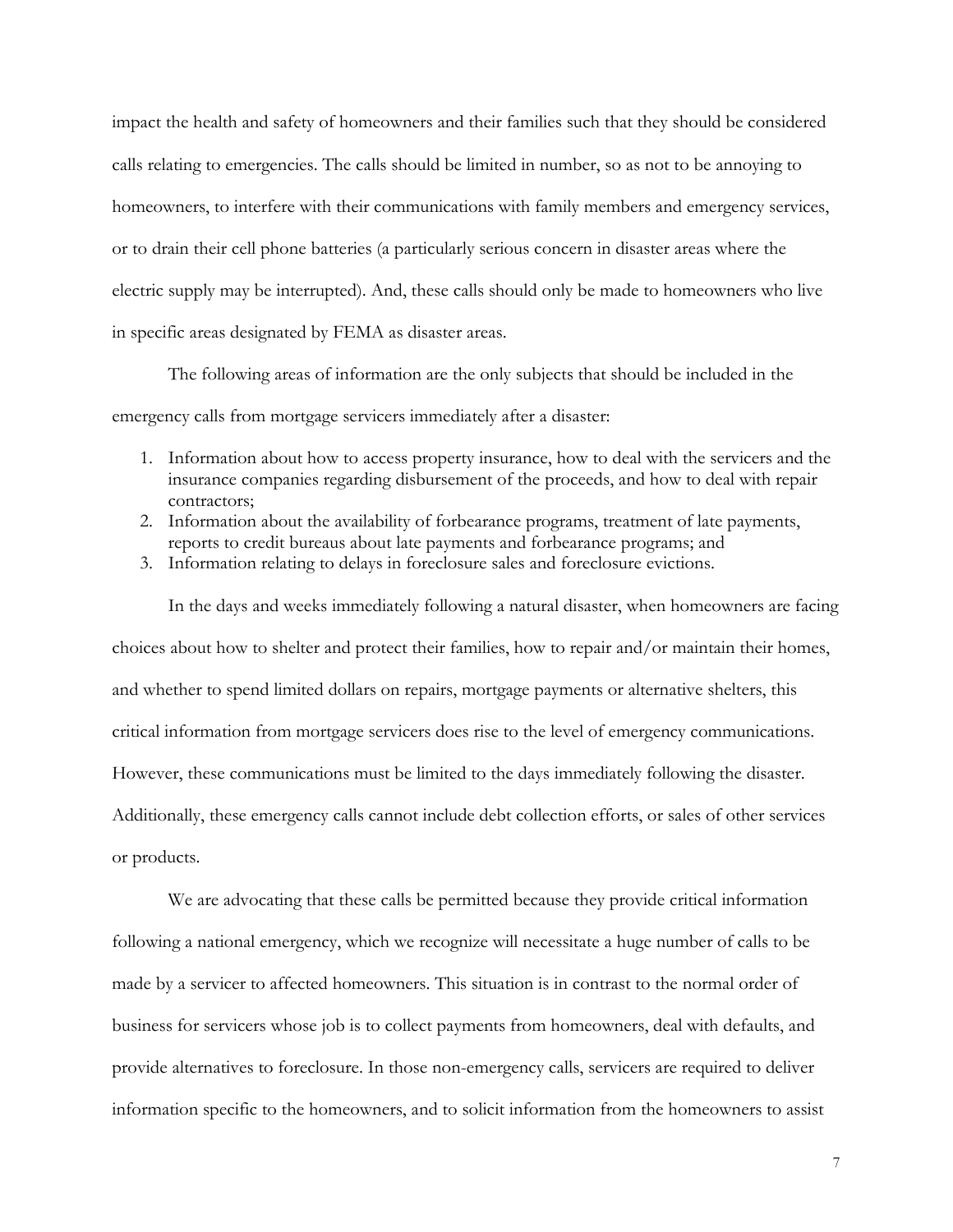them in avoiding foreclosure, making automated calls less effective, in any event.

The emergency definition that we are supporting in these comments is carefully limited, closely tied to the existence of a federally declared disaster, as well as to the physical danger to homeowners and their families that is often entailed in a disaster. We reiterate our strong opposition to any rule that would permit mortgage servicers to make robocalls without consent—except on these specific topics, during the 21 days immediately following a federally-declared disaster.<sup>[15](#page-7-0)</sup>

We would be happy to answer any questions.

Respectfully submitted, this  $4<sup>th</sup>$  day of December, 2017.

Margot Saunders Margot Saunders Senior Counsel National Consumer Law Center 1001 Connecticut Avenue, NW Washington, D.C. 20036 202 452 6252, ext. 104 msaunders@nclc.org www.nclc.org

 $\overline{a}$ 

on behalf of NCLC's low income clients, and—

The **Consumer Federation of America** is an association of nearly 300 nonprofit consumer groups that was established in 1968 to advance the consumer interest through research, advocacy and education.

**Consumers Union** is the public policy and advocacy division of Consumer Reports. Consumers Union works for telecommunications reform, health reform, food and product safety, financial reform, and other consumer issues. Consumer Reports is the world's largest independent producttesting organization. Using its more than 50 labs, auto test center, and survey research center, the nonprofit rates thousands of products and services annually. Founded in 1936, Consumer Reports has over 8 million subscribers to its magazine, website, and other publications.

The **National Association of Consumer Advocates** (NACA) is a nonprofit association of more than 1,500 consumer advocates and attorney members who represent hundreds of thousands of consumers victimized by fraudulent, abusive and predatory business practices. As an organization fully committed to promoting justice for consumers, NACA's members and their clients are actively

<span id="page-7-0"></span><sup>&</sup>lt;sup>15</sup> We specifically reiterate herein our opposition to the request made by the Mortgage Bankers Association for permission to make these calls without consent. *See* NCLC Comments on Mortgage Bankers Petition.